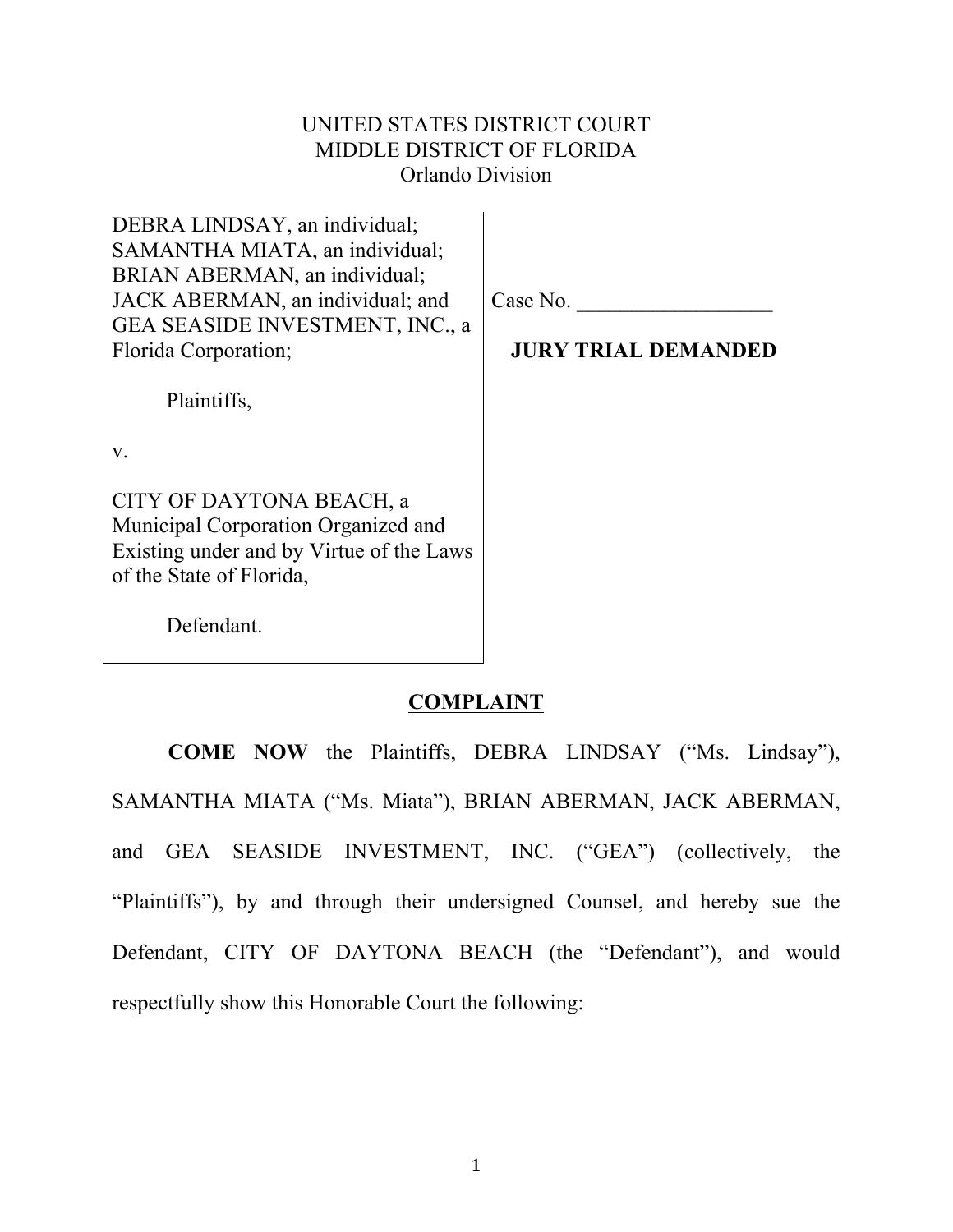#### **JURISDICTION AND VENUE**

1. This lawsuit is brought pursuant to Fourth and Fourteenth Amendments to the United States Constitution, and 42 U.S.C. §§ 1983 and 1988.

2. This Court has jurisdiction pursuant to 28 U.S.C. §§ 1331 and  $1343(a)(3)$ .

3. Venue in this judicial district and division is proper, pursuant to 28 U.S.C. § 1391(b) and M.D. Fla. Loc. R. 1.02. Mr. Aberman is a resident of this judicial district and division. GEA's principal place of business is located in this judicial district and division. Furthermore, all events giving rise to Plaintiffs' claims occurred in Daytona Beach, Florida, in this judicial district and division.

### **PARTIES**

4. Ms. Lindsay is an individual who resides in Daytona Beach, Florida. She resides in a residential rental property that is governed by Defendant's Ordinance 12-186.

5. Ms. Miata is an individual who resides in Daytona Beach, Florida. She resides in a residential rental property that is governed by Defendant's Ordinance 12-186.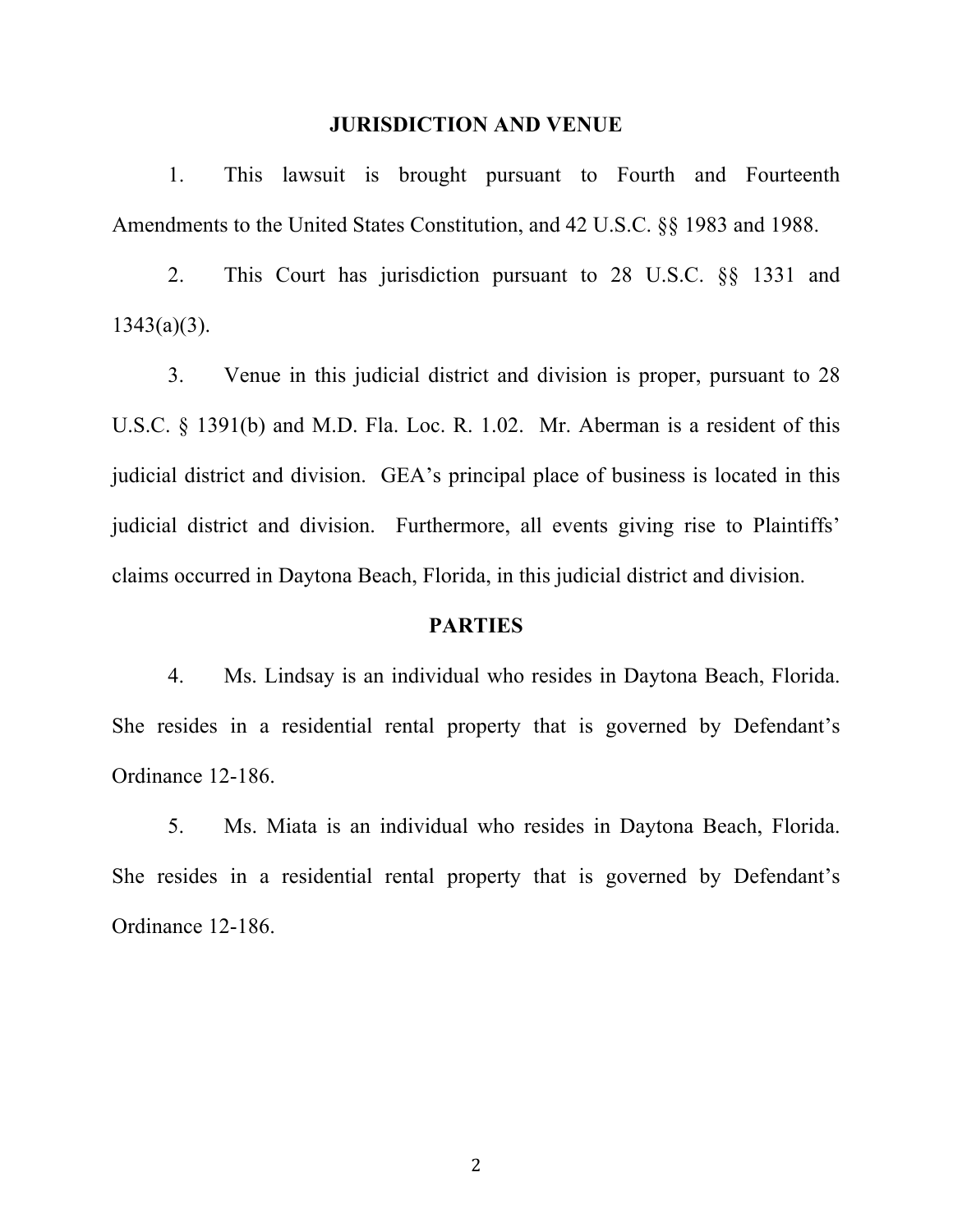6. Brian Aberman is an individual who resides in Daytona Beach, Florida.<sup>1</sup> He resides in a residential rental property that is governed by Defendant's Ordinance 12-186.

7. Jack Aberman is an owner of residential rental properties that are governed by Defendant's Ordinance 12-186.<sup>2</sup>

8. GEA is a for-profit corporation, organized under the laws of the State of Florida. GEA is an owner of residential rental properties that are governed by Defendant's Ordinance 12-186.

9. Defendant is a municipal corporation, organized and existing under and by virtue of the laws of the State of Florida, with the authority to enact and enforce ordinances, regulations and laws. At all times material hereto, Defendant acted under color of state law.

10. Plaintiffs demand a jury trial on all issues so triable.

#### **GENERAL ALLEGATIONS**

11. On July 18, 2012, Defendant's City Commission adopted Ordinance 12-186, which was codified within Part II of Defendant's Code of Ordinances at Chapter 26, Article VI ("Ord. No. 12-186" or the "Ordinance"). A true and

<sup>1</sup> Collectively, Ms. Lindsay, Ms. Miata, and Brian Aberman shall be referred to as "tenant-Plaintiffs".

<sup>2</sup> Collectively, Jack Aberman and GEA shall be referred to as "landlord-Plaintiffs".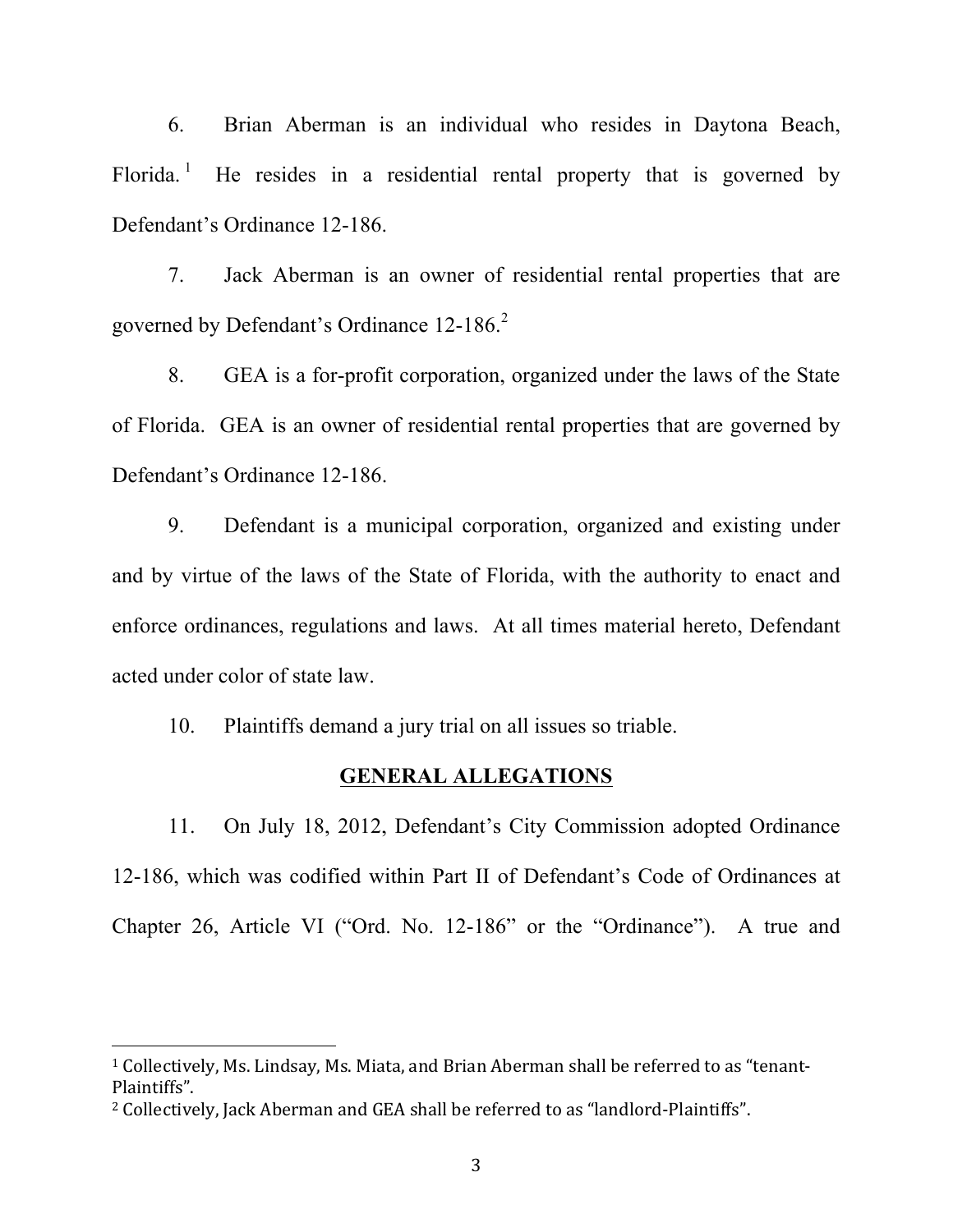accurate copy of Ord. No. 12-186 is attached hereto as Exhibit A and incorporated herein.

12. Ord. No. 12-186 applies "to all residential rental properties with one to four units located within the city [of Daytona Beach], and the owners of all such units and properties and their agents." DAYTONA BEACH, FLA., CODE § 26-293.

13. The essence of Ord. No. 12-186 is that residential rental property owners must obtain a license from the Defendant before such owners may lease – or even offer to lease – their residential rental property to a tenant. *See* DAYTONA BEACH, FLA., CODE § 26-294(a) ("It shall be unlawful to rent or lease, or offer to rent or lease, any residential rental unit without a current residential rental license for the unit, a copy of which shall be posted or available at the residential rental property.").

14. To obtain a residential rental license, Ord. No. 12-186 provides that a prospective landlord must complete a license application and permit Defendant's agent or agents to complete an inspection of the residential rental property. *See* DAYTONA BEACH, FLA., CODE §§ 26-295, 26-296.

15. The license application requires a prospective landlord to provide the street address of the residential rental property; the number, type and sub-address of residential units located on the property; and the name, address, and phone number of the following individuals: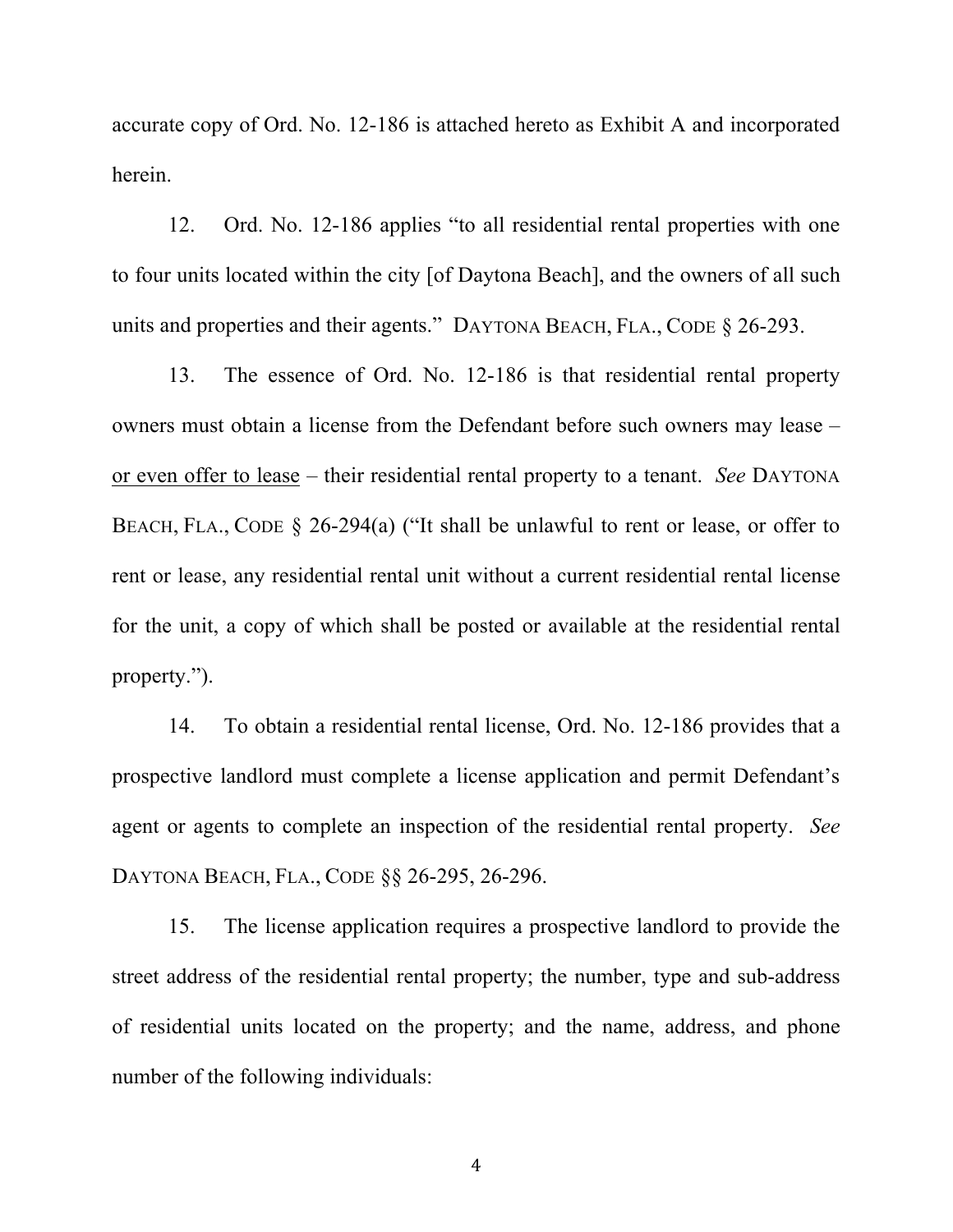- a. The property owner or owners;
- b. The property owners' designated agent;
- c. The property owners' authorized repair and/or service person; and
- d. An individual "who can be contacted **24 hours a day, seven days a week**, regarding the residential rental unit."

DAYTONA BEACH, FLA., CODE § 26-295 (emphasis added).

16. Ord. No. 12-186 further provides that property owners "shall have a continuing obligation to notify the city in writing within 15 calendar days of any change in the information provided in the registration statement." *Id.* Failure to do so "shall be a violation of [Ord. No. 12-186]." *Id.*

17. Ord. No. 12-186 requires that prospective landlords pay an "initial application fee of \$40.00 and an annual license renewal fee of \$15.00." Additionally, Ord. No. 12-186 requires that prospective landlords pay "an initial inspection fee of \$50.00 per unit . . . and an annual inspection fee . . . of \$68.00 per unit." DAYTONA BEACH, FLA., CODE § 26-297.

18. Ord. No. 12-186 provides that, "[w]ithin 15 working days after receipt of a complete application . . . and the application fee, the city shall inspect the residential rental property and units to determine compliance with all applicable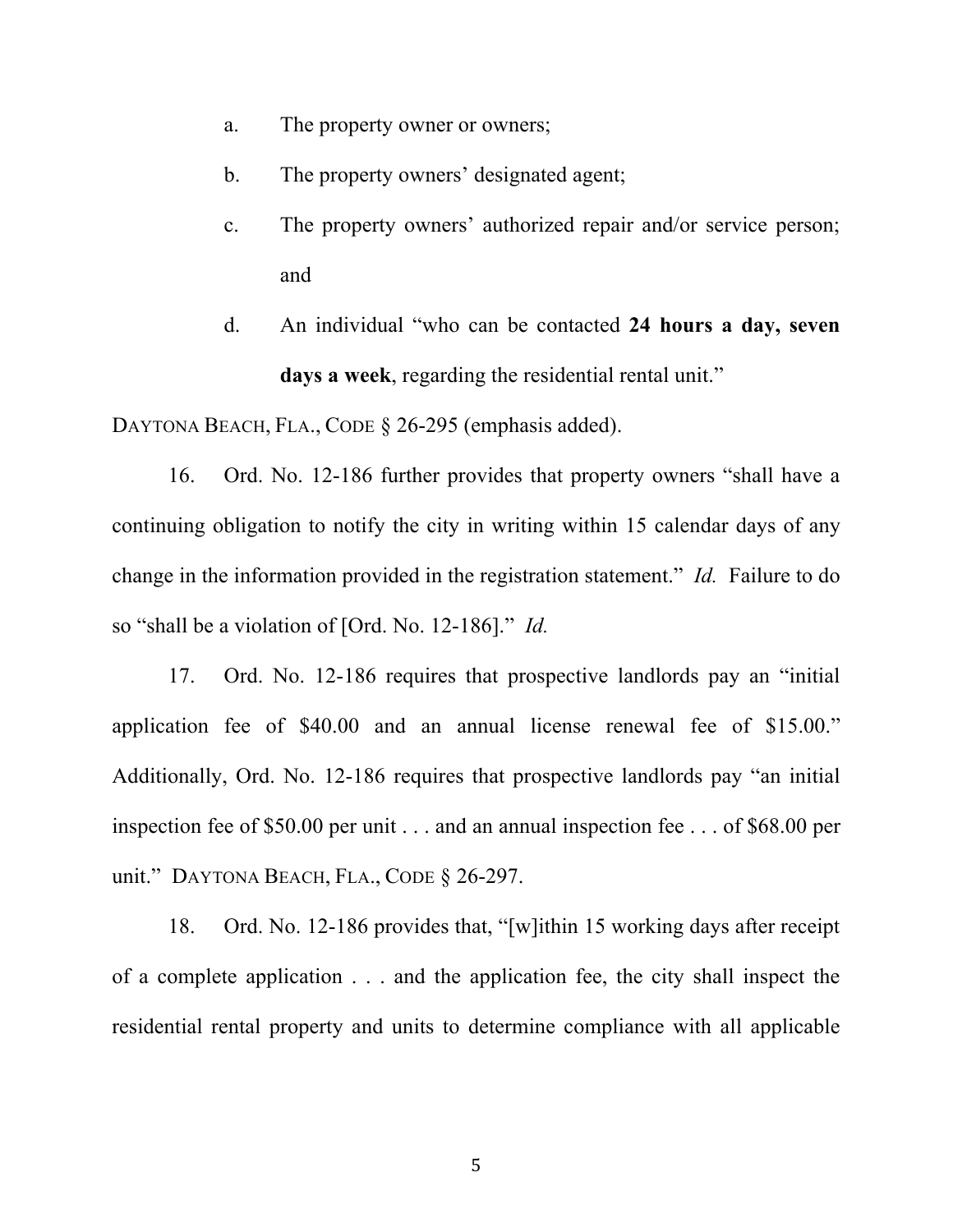provisions of the Land Development Code, including the property maintenance code . . ." DAYTONA BEACH, FLA., CODE  $\S 26-296(a)^3$ .

19. In addition to the requirement that residential rental properties be reinspected every 24 months, Ord. No. 12-186 provides that "**any currently licensed unit or property may be inspected upon reasonable notice.**" DAYTONA BEACH, FLA., CODE § 26-296(c) (emphasis added). The Ordinance also provides that "[t]he property owner and agent shall permit the city to inspect all premises governed by this article to determine compliance, and shall fully cooperate with such inspections." *Id.* The Ordinance imposes the further requirement on property owners or their agents to "notify tenants of planned inspections of their residential rental units", mandating that such property owners or their agents "**shall make every effort to obtain the tenant's written consent to entry for inspection purposes.**" *Id.* (emphasis added). However, the Ordinance does not require Defendant to obtain a search warrant if consent is withheld either by a property owner, his or her agent, or a tenant.

20. The Ordinance provides that "[f]ailure to comply with [the Ordinance] shall subject the licensee to suspension or revocation of the license, in addition to other remedies and penalties provided by law." DAYTONA BEACH, FLA., CODE §  $26 - 301(a)$ .

<sup>3</sup> Defendant's "Land Development Code" is codified at DAYTONA BEACH, FLA., CODE at Appendix G.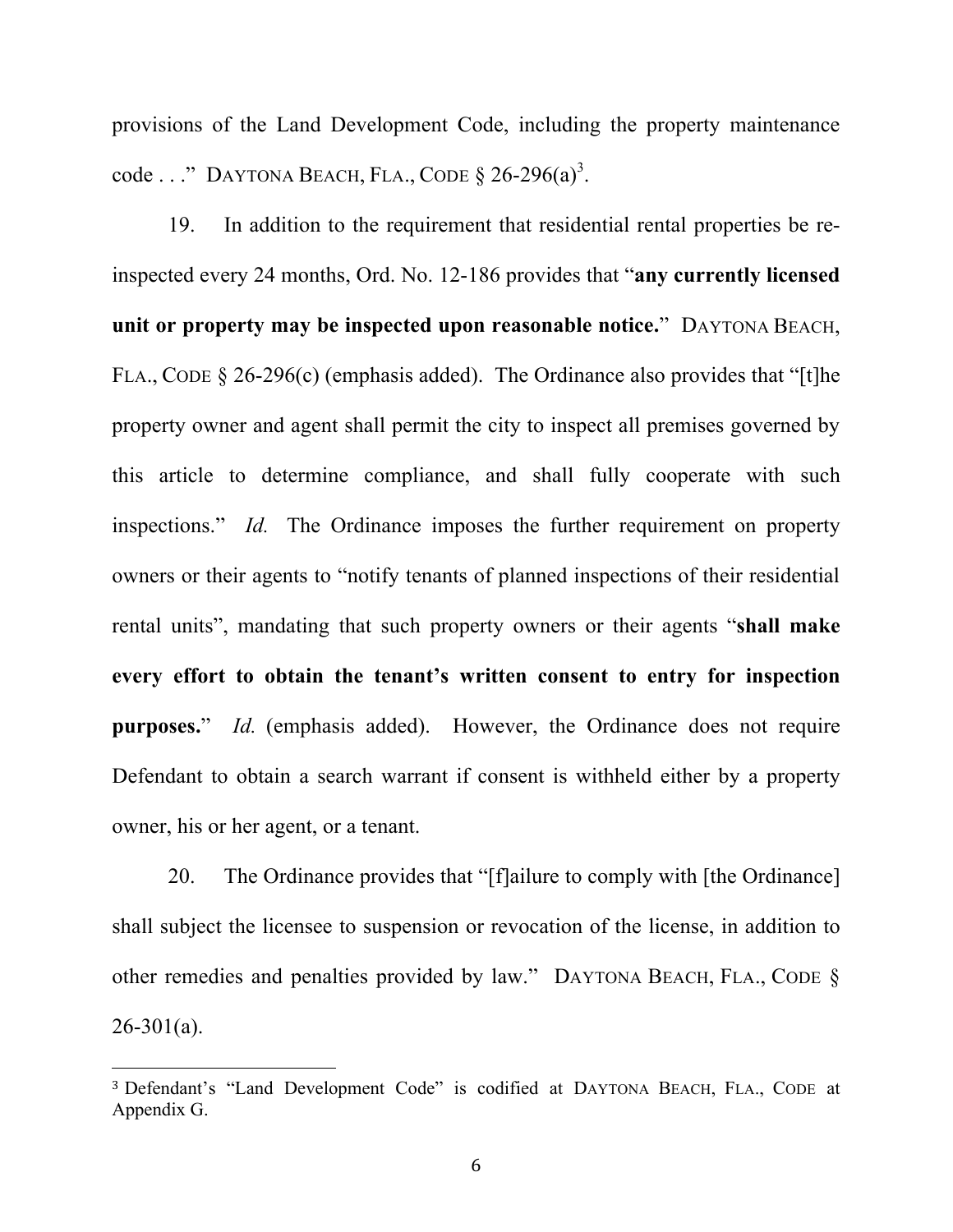21. The Ordinance provides a quasi-judicial framework whereby a "special magistrate", appointed by Defendant's City Commission, may decide to suspend or revoke a residential rental property license. *See* DAYTONA BEACH, FLA., CODE § 26-302.

22. Although the Ordinance provides that "the special magistrate shall explain the rules of procedure governing the hearing", *see* DAYTONA BEACH, FLA., CODE § 26-302(2), the Ordinance does not actually specify what rules of procedure should govern a suspension or revocation hearing. Instead, the Ordinance vests the special magistrates with broad discretion to craft *ad hoc* standards. For example:

- a. "**The special magistrate shall decide all questions of procedure or standing.**"
- b. "Irrelevant or unduly repetitive testimony or evidence *may* be excluded."
- c. "**To the maximum extent practicable**, the hearing shall be informal."
- d. "**Reasonable** cross examination of witnesses shall be permitted…"
- e. "The special magistrate may call and question witnesses or request additional evidence **as he or she deems necessary and appropriate.**"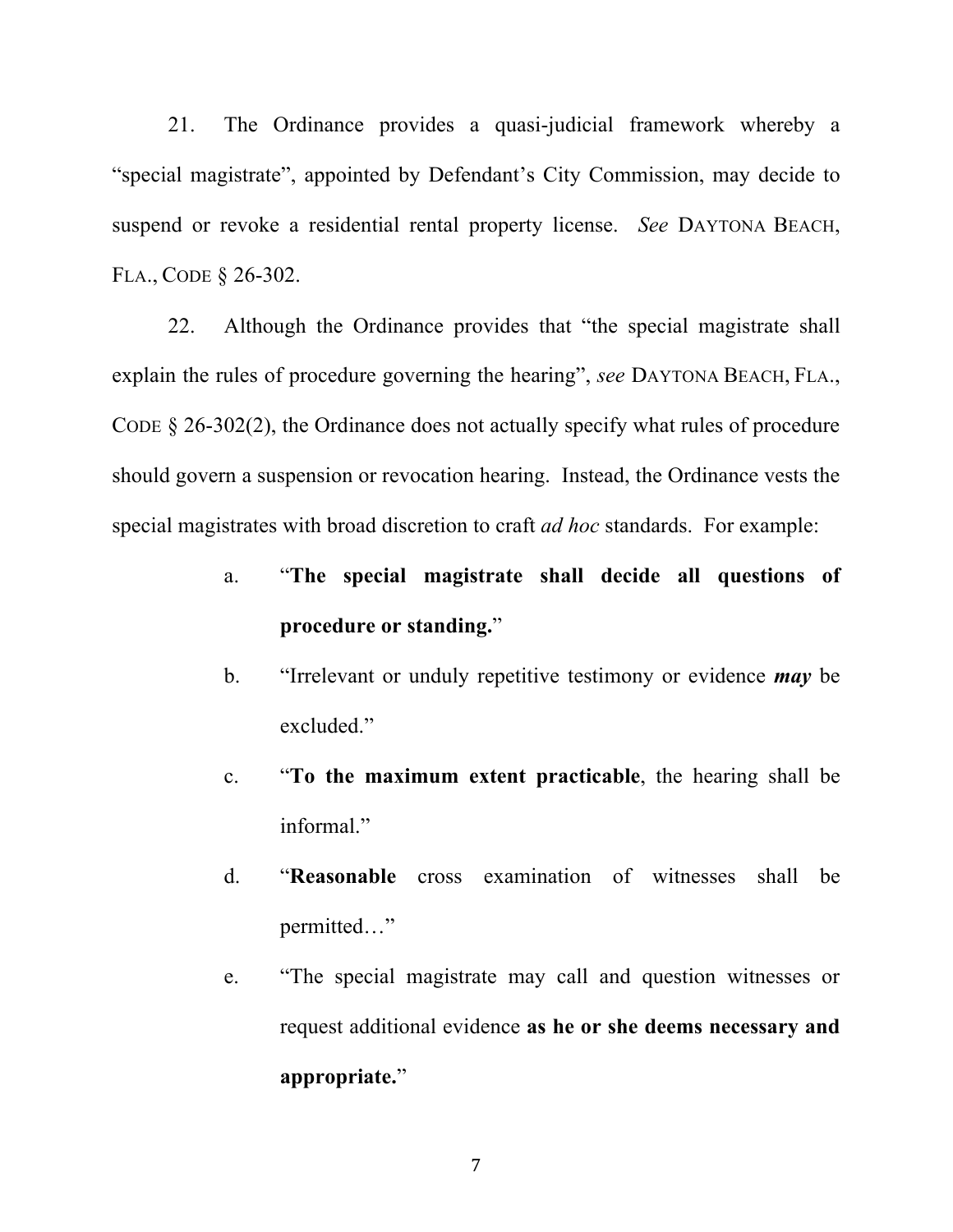*See* DAYTONA BEACH, FLA., CODE § 26-302(a)(2) (emphasis added).

23. Importantly, the Ordinance does not specify a burden or standard of proof. Rather, the Ordinance ostensibly empowers the City Commission-appointed special magistrate to use his or her best discretion and judgment.

24. Upon suspension or revocation of a residential rental property license, the special magistrate has even broader discretion with regard to whether and how a license may be reinstated. The Ordinance merely provides that "[t]he special magistrate **may establish terms and conditions** from reinstatement of a license **after a period** of suspension or revocation . . ." *See* DAYTONA BEACH, FLA., CODE § 26-304 (emphasis added).

25. Defendant has vested the Daytona Beach Police Department with the responsibility and authority to enforce the Ordinance.

26. Defendant has attempted to enforce the Ordinance against all Plaintiffs, including the tenant-Plaintiffs at the homes where they reside and the landlord-Plaintiffs at both (a) properties that are rented to other tenants, and (b) properties that are vacant and advertised as available for rent.

27. Defendant's Police Department employees have sent numerous, harassing letters to all Plaintiffs, complaining to both the tenant-Plaintiffs and the landlord-Plaintiffs about the residential rental properties having not been inspected, pursuant to the Ordinance.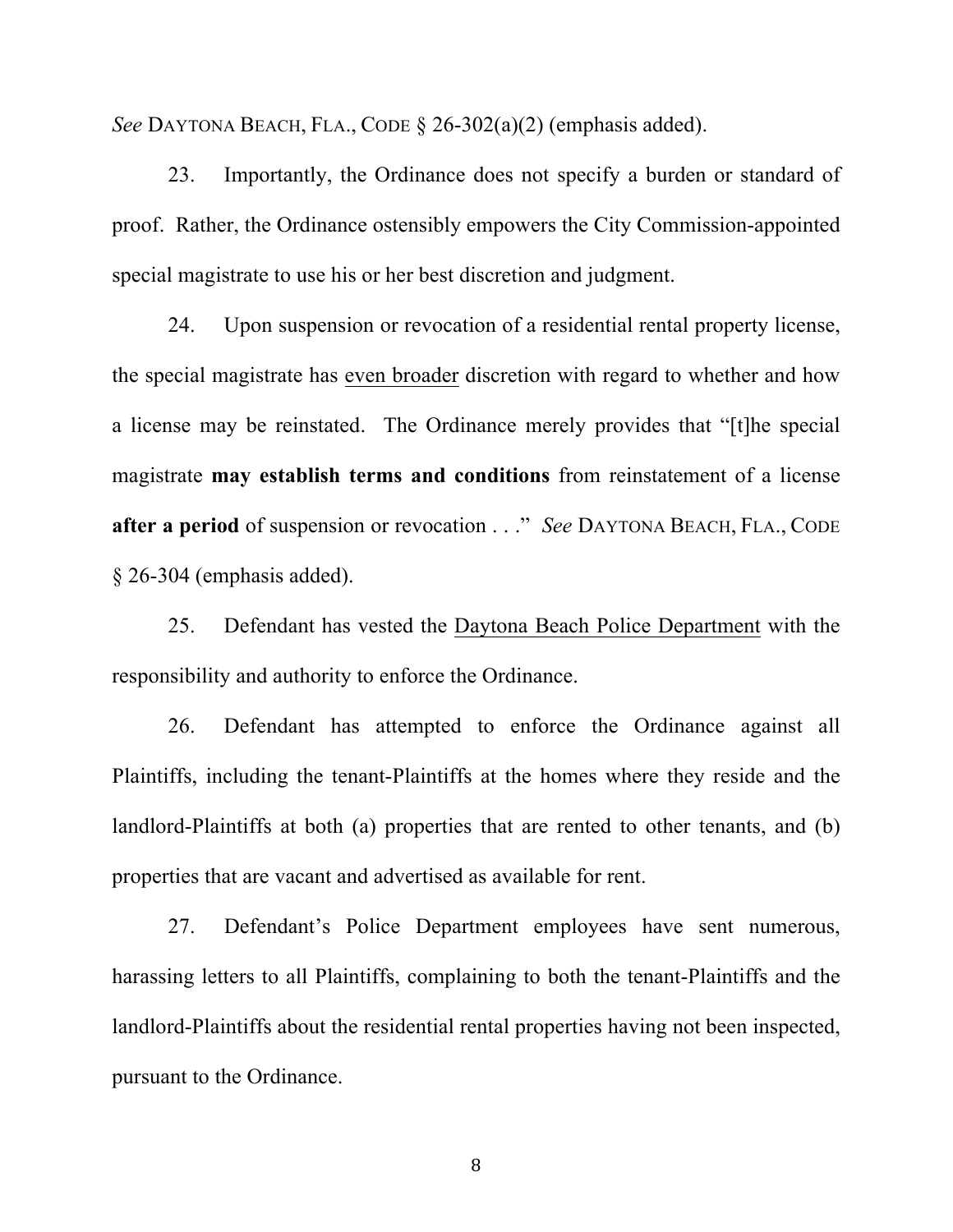28. Tenant-Plaintiffs are routinely startled by Defendant's Police Department employees, who closely inspect the exterior of Plaintiffs' homes by entering onto Plaintiffs' properties without consent and without a warrant. The tenant-Plaintiffs have been made to feel threatened by Defendant's Police Department for refusing to allow an interior inspection of their homes.

29. Plaintiffs have retained The Bonderud Law Firm, P.A. and agreed to pay a reasonable attorney fee for the prosecution of this lawsuit.

## **COUNT I (Fourth Amendment – Unreasonable Search) (Facial Challenge to DAYTONA BEACH, FLA., CODE §§ 26-291, ET. SEQ.) 42 U.S.C. §§ 1983, 1988**

30. Plaintiffs reallege and incorporate by reference paragraphs one (1) through twenty-nine (29) above, as though fully set forth herein.

31. The Ordinance violates the Fourth Amendment to the U.S. Constitution by authorizing warrantless searches of private homes.

32. The Ordinance violates the Fourth Amendment to the U.S. Constitution by authorizing searches of private homes without any reason whatsoever, but purely "upon reasonable notice".

33. The Ordinance violates the Fourth Amendment to the U.S. Constitution by forcing owners of residential rental property to "fully cooperate" with warrantless searches of their private real estate property, and by imposing sanctions upon such owners for failure to "fully cooperate".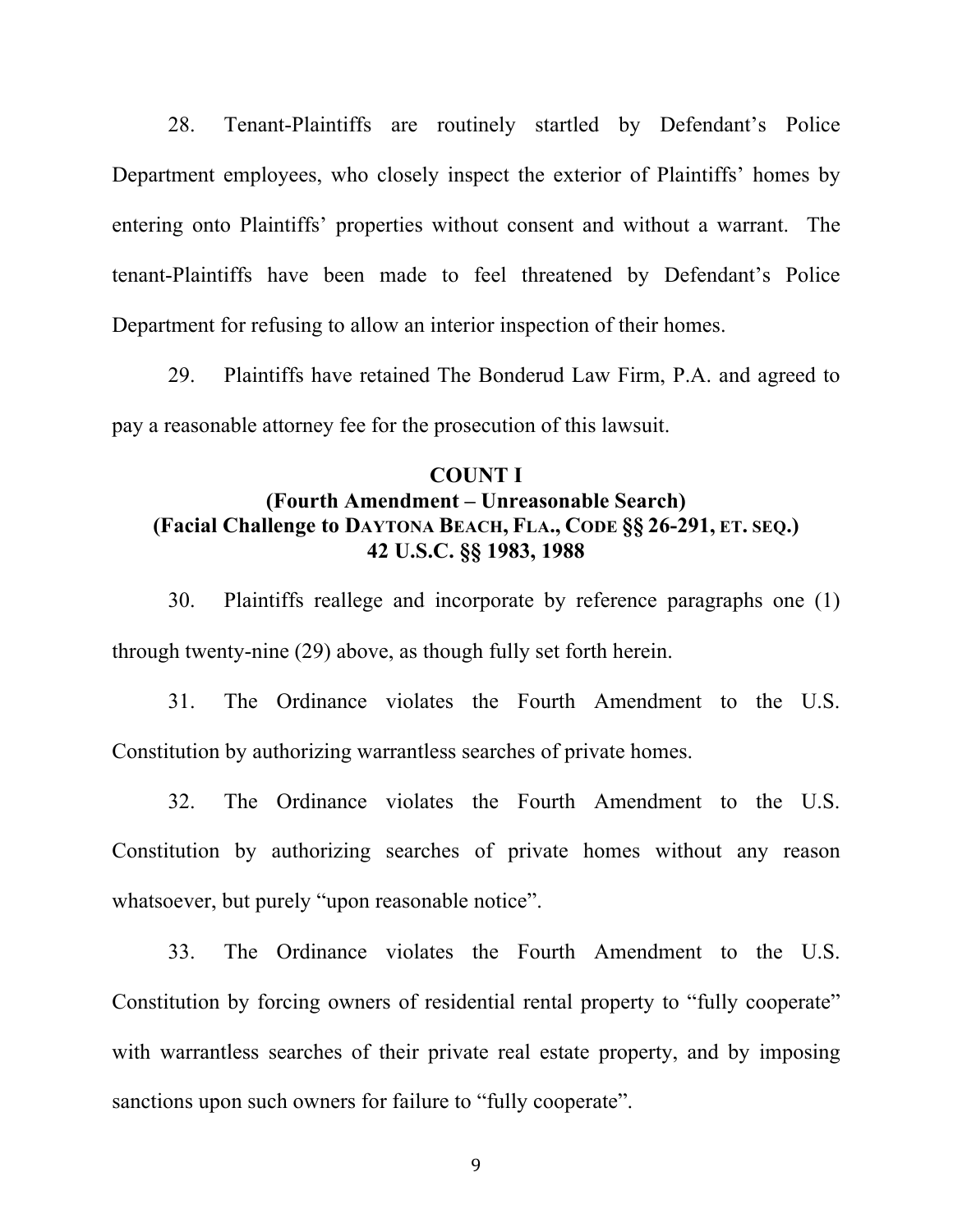34. The Ordinance violates the Fourth Amendment to the U.S. Constitution by forcing owners of residential rental properties to "make every effort" to induce their residential tenants to waive the tenants' Fourth Amendment right to be free from unreasonable searches and seizures, and by imposing sanctions upon such owners for failure to so induce their tenants.

35. Defendant's enforcement of the Ordinance has directly and proximately caused Plaintiffs damages, including but not limited to severe emotional distress and, with respect to the landlord-Plaintiffs, loss of rental income.

36. Under color of state law, Defendant has deprived Plaintiffs of their Fourth Amendment Right to be free from unreasonable searches and seizures, in violation of 42 U.S.C. § 1983.

**WHEREFORE**, Plaintiffs demand the following:

- (a) A declaration that the Ordinance violates the Fourth Amendment to the U.S. Constitution.
- (b) Preliminary and permanent injunctions, prohibiting the Ordinance's enforcement.
- (c) An award of all available damages.
- (d) An award of reasonable attorneys fees and costs of suit, pursuant to 42 U.S.C. § 1988.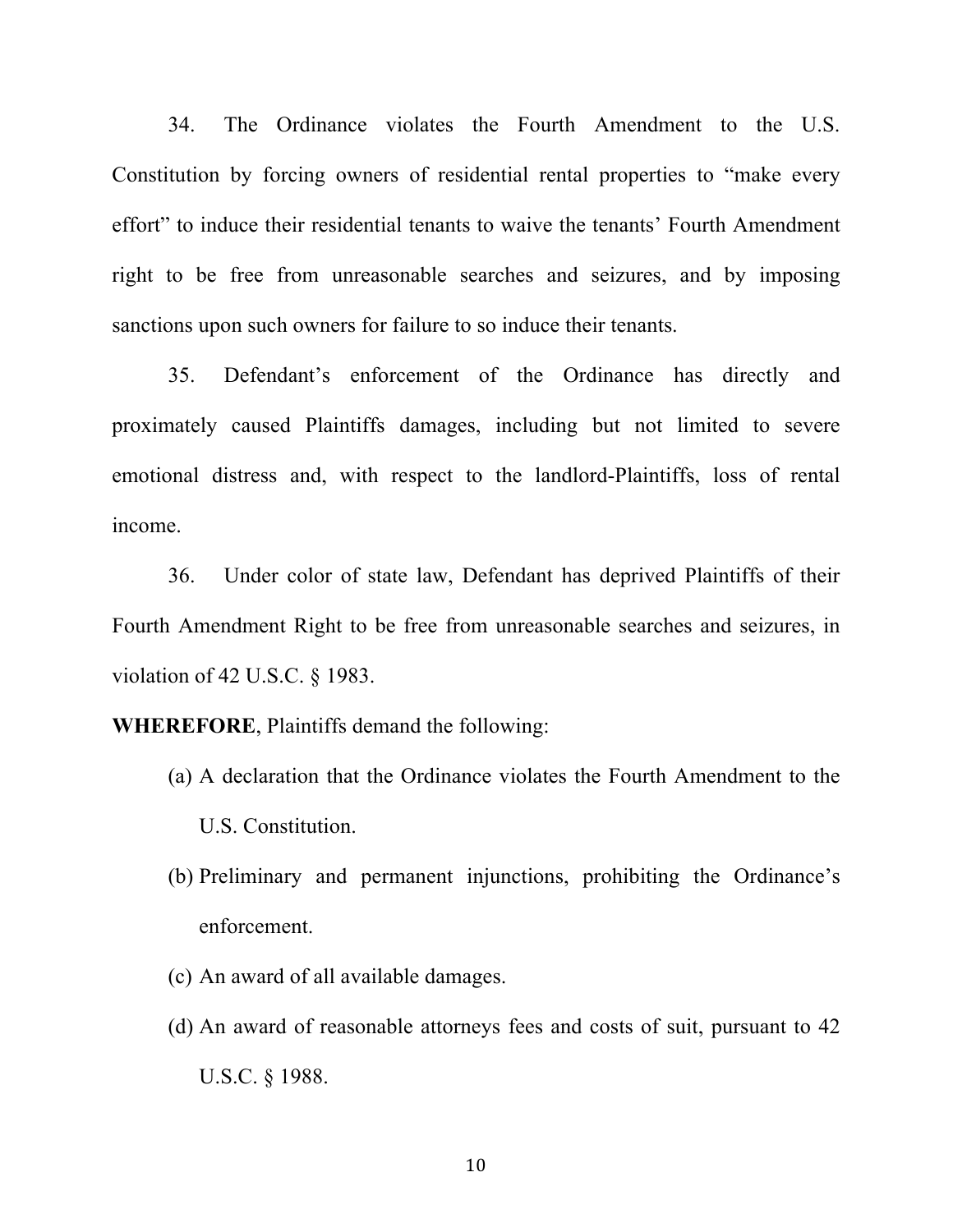## **COUNT II (Fourth Amendment – Unreasonable Search) (As-Applied Challenge to DAYTONA BEACH, FLA., CODE §§ 26-291, ET. SEQ.) 42 U.S.C. §§ 1983, 1988**

37. Plaintiffs reallege and incorporate by reference paragraphs one (1) through twenty-nine (29) above, as though fully set forth herein.

38. Defendant's application of the Ordinance violates the Fourth Amendment to the U.S. Constitution by vesting law enforcement officers with the responsibility and authority to enforce the Ordinance.

39. Defendant's enforcement of the Ordinance has directly and proximately caused Plaintiffs damages, including but not limited to severe emotional distress and, with respect to the landlord-Plaintiffs, loss of rental income.

40. Under color of state law, Defendant has deprived Plaintiffs of their Fourth Amendment Right to be free from unreasonable searches and seizures, in violation of 42 U.S.C. § 1983.

**WHEREFORE**, Plaintiffs demand the following:

- (a) A declaration that the Ordinance violates the Fourth Amendment to the U.S. Constitution.
- (b) Preliminary and permanent injunctions, prohibiting the Ordinance's enforcement.
- (c) An award of all available damages.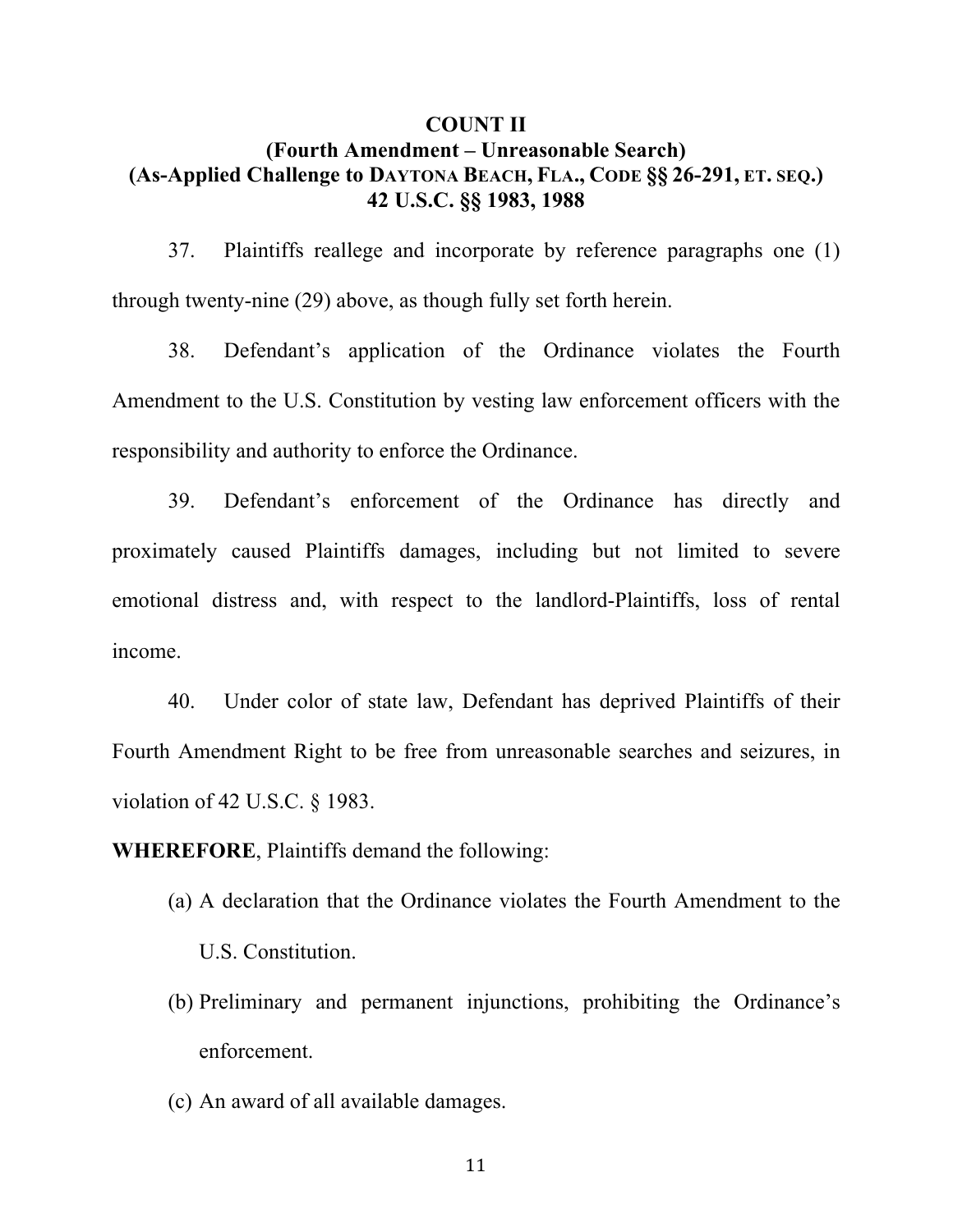(d) An award of reasonable attorneys fees and costs of suit, pursuant to 42 U.S.C. § 1988.

#### **COUNT III**

# **(Fourteenth Amendment – Due Process: Vagueness) (Facial Challenge to DAYTONA BEACH, FLA., CODE §§ 26-291, ET. SEQ.) 42 U.S.C. §§ 1983, 1988**

41. Plaintiffs reallege and incorporate by reference paragraphs one (1) through twenty-nine (29) above, as though fully set forth herein.

42. For the reasons described in paragraphs nineteen (19) through twentyfour (24), *supra*., the Ordinance violates the Due Process Clause of the Fourteenth Amendment to the U.S. Constitution, by virtue of the Ordinance's vagueness. The language of the Ordinance encourages arbitrary and discriminatory enforcement of the Ordinance's provisions, as well as those of the Land Development Code.

43. Defendant's enforcement of the Ordinance has directly and proximately caused Plaintiffs damages, including but not limited to severe emotional distress and, for the landlord-Plaintiffs, loss of rental income.

44. Under color of state law, Defendant has deprived Plaintiffs of their Fourteenth Amendment Right to be free from enforcement of vague laws and regulations, in violation of 42 U.S.C. § 1983.

**WHEREFORE**, Plaintiffs demand the following:

(a) A declaration that the Ordinance violates the Fourteenth Amendment to the U.S. Constitution.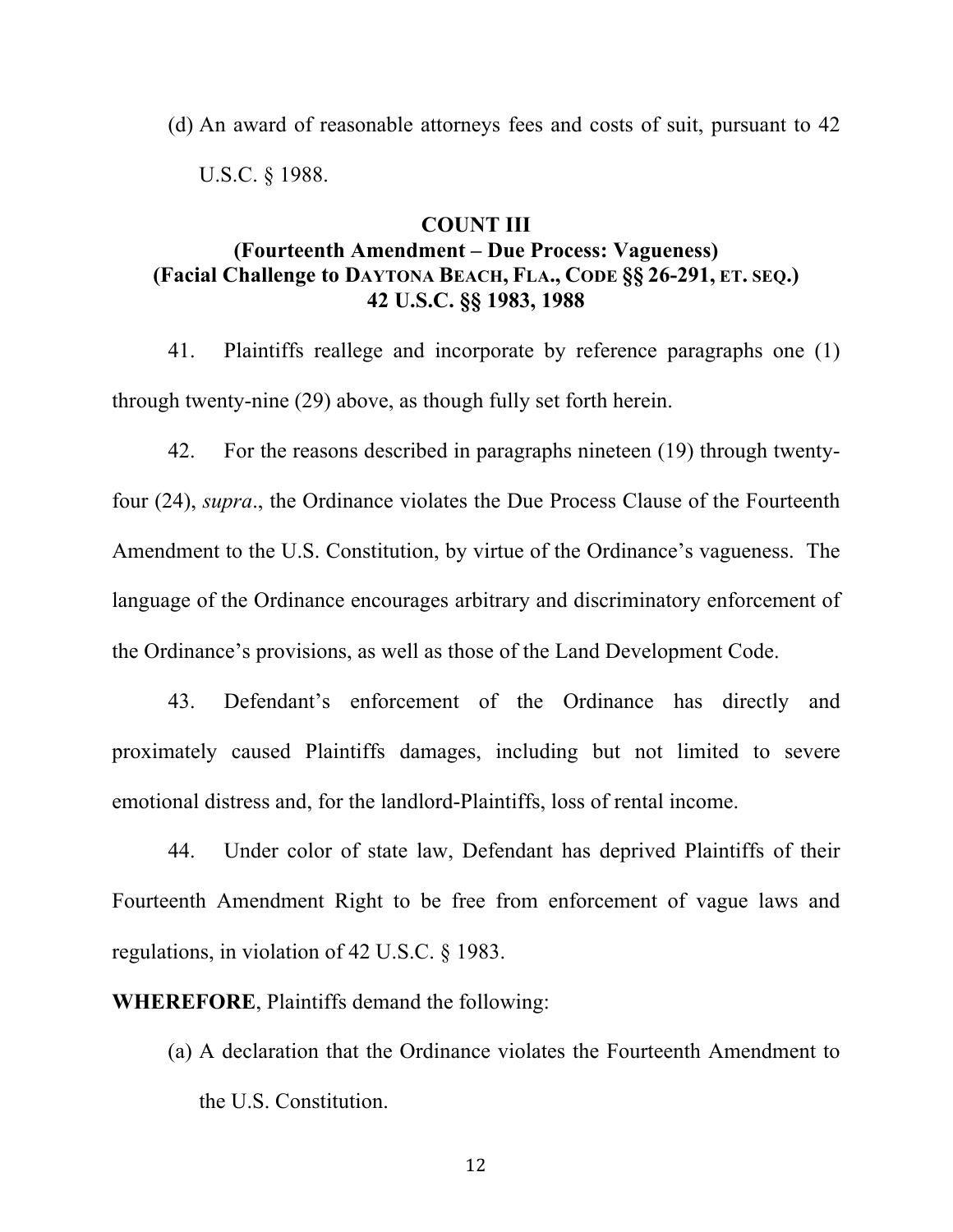(b) Preliminary and permanent injunctions, prohibiting the Ordinance's enforcement.

(c) An award of all available damages.

(d) An award of reasonable attorneys fees and costs of suit, pursuant to 42

U.S.C. § 1988.

#### **COUNT IV**

# **(Fourteenth Amendment – Equal Protection) (Facial Challenge to DAYTONA BEACH, FLA., CODE §§ 26-291, ET. SEQ.) 42 U.S.C. §§ 1983, 1988**

45. Plaintiffs reallege and incorporate by reference paragraphs one (1) through twenty-nine (29) above, as though fully set forth herein.

46. The Ordinance violates the Equal Protection Clause of the Fourteenth Amendment to the U.S. Constitution, because there is no rational basis for imposing inspection requirements upon residential rental property owners and tenants, while not imposing inspection requirements upon owner-occupied residential property residents.

47. The Ordinance violates the Equal Protection Clause of the Fourteenth Amendment to the U.S. Constitution, because there is no rational basis for imposing 24/7 availability requirements upon residential rental property owners, while imposing no availability requirements upon owner-occupied residential property residents.